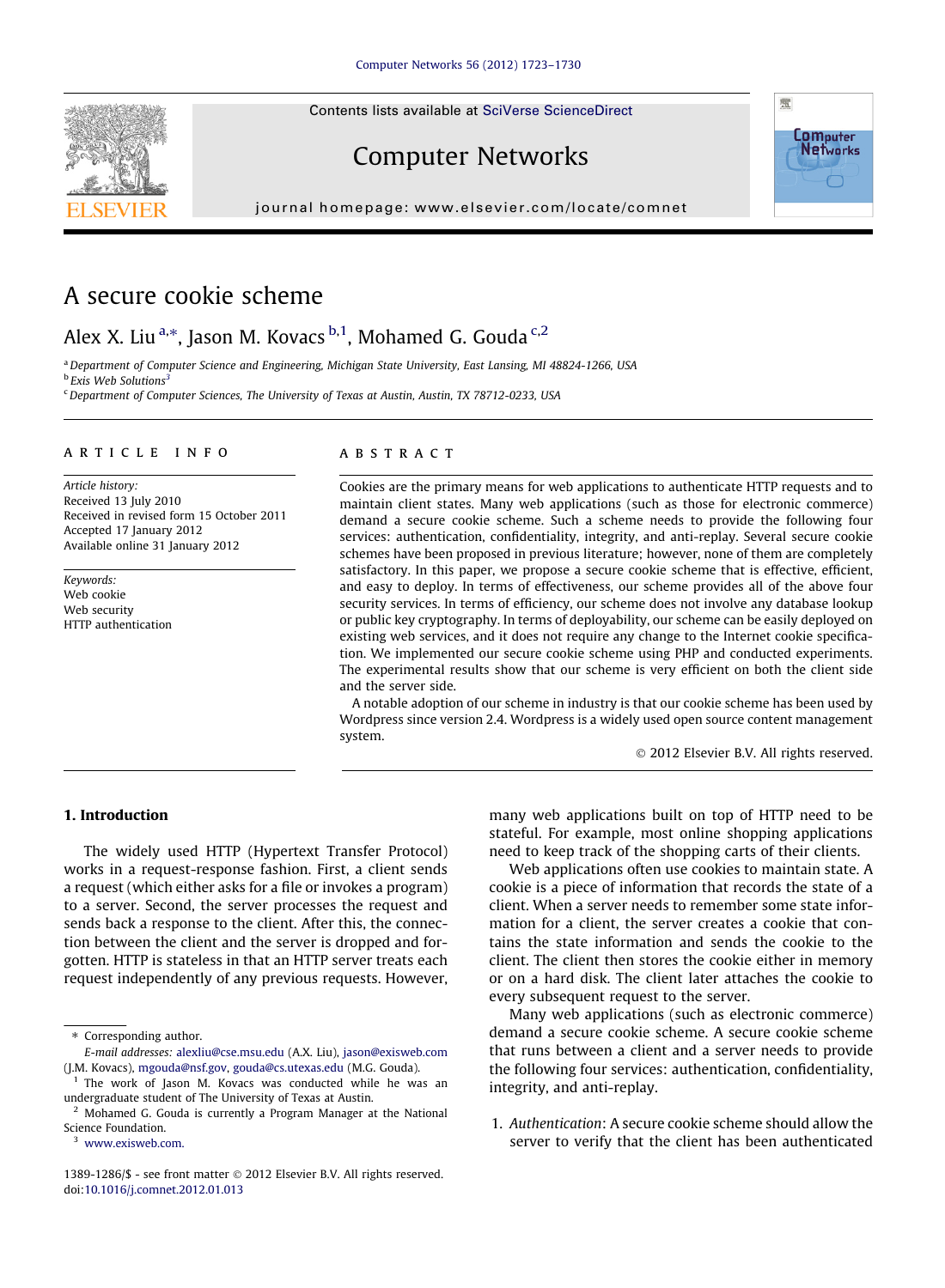within a certain time period. Moreover, no client should be able to forge a valid cookie.

In secure web applications, a typical session between a client and a server consists of two phases. The first phase is called the login phase and the second phase is called the subsequent-requests phase.

- (a) Login phase: In this phase, the client and the server mutually authenticate each other. On one hand, the client authenticates the server using the server's PKI (Public Key Infrastructure) Certificate after they establish an SSL (Secure Sockets Layer) connection. On the other hand, the server authenticates the client using the client's user name and password, and sends a secure cookie (which is also called an "authentication token" or an "authenticator" in previous literature) to the client.
- (b) Subsequent-requests phase: In this phase, the client sends the secure cookie along with every request to the server; the server verifies whether the cookie is valid, and if it is, services the request.
- 2. Confidentiality: The contents of a secure cookie is intended only for the server to read. There are two levels of confidentiality that a secure cookie scheme may provide: low-level confidentiality and high-level confidentiality.
	- (a) Low-level confidentiality: A secure cookie scheme with low-level confidentiality prevents any parties except the server and the client from reading the contents of a cookie. To achieve low-level confidentiality, a secure cookie scheme usually runs on top of SSL. Note that SSL encrypts every message between the client and the server using a session key that only the client and the server know. In this paper, we assume that any secure cookie scheme runs on top of SSL.
	- (b) High-level confidentiality: A secure cookie scheme with high-level confidentiality prevents any parties except the server from reading the sensitive information within a cookie that the server does not want to reveal to the client [\[10\].](#page-7-0) For example, the cookie's contents may contain some client information such as their internal rating or credit score, which the server may not want the client to be aware of.

Different web applications may require different levels of confidentiality. Therefore, a secure cookie scheme should be able to configured to support both low-level confidentiality and high-level confidentiality.

- 3. Integrity: A secure cookie scheme should allow a server to detect whether a cookie has been modified.
- 4. Anti-replay: In the case that an attacker replays a stolen cookie, a secure cookie scheme should be able to detect that the cookie is invalid. Otherwise, the attacker would be authenticated as the client that the replayed cookie was issued to.

In designing a secure cookie scheme, besides the above security requirements, we also need to consider the issues of efficiency and deployability. As for efficiency concerns, a secure cookie scheme should avoid requiring a server to do database lookups in verifying a cookie, and should avoid public key cryptography. Note that database lookups dramatically slow down the speed that a server takes to verify a cookie. As for deployability concerns, a secure cookie scheme should avoid requiring a client to possess a public key and a private key, which is currently impractical to assume.

Several cookie schemes have been proposed [\[5,10,16,3\];](#page-7-0) however, none of these schemes are completely satisfactory. The cookie scheme proposed by Fu et al., has three limitations: (1) it does not have a mechanism for providing high-level confidentiality, (2) it is vulnerable to cookie replay attacks, and (3) it does not provide mechanisms for key updating. The three authentication mechanisms of the cookie scheme proposed by Park and Sandhu are either ineffective or difficult to deploy [\[10\].](#page-7-0) The cookie scheme by Blundo et al. [\[3\]](#page-7-0) and that proposed by Xu et al. [\[16\]](#page-7-0) are inefficient because they require database lookups in verifying a cookie.

In this paper, we propose a secure cookie scheme that is effective, efficient, and easy to deploy. In terms of effectiveness, our secure cookie scheme provides all of the above four security services. In terms of efficiency, our secure cookie scheme does not involve any database lookup or public key cryptography. In terms of deployability, our secure cookie scheme can be easily deployed on existing web servers, and it does not require any change to the current Internet cookie specification [\[7\]](#page-7-0).

The rest of this paper proceeds as follows. In Section 2, we present our secure cookie scheme in detail. In Section 4, we discuss the implementation of our secure cookie scheme and its performance. In Section 5, we review and examine existing cookie schemes. We give concluding remarks in Section 6.

# 2. Secure cookie scheme

The state-of-the-art secure cookie schemes was described by Fu et al. in their seminal paper [\[5\]](#page-7-0). In this section, we first examine this scheme, which we refer as Fu's cookie scheme. We show that this scheme has three major limitations, and we give a solution to each of them. Finally, we present our secure cookie scheme. The notations used in this section are listed in the following table.

- Separator
- $HMAC(m, k)$  Keyed-Hash Message Authentication Code of message  $m$  using key  $k$
- sk Server Key
- $(m)_k$  Encryption of message m using key k

The keyed-hash message authentication codes used in this paper are assumed to be verifiable and non-malleable: given a message  $m$  and a key  $k$ , it is computationally efficient to compute  $HMAC(m, k)$ ; however, given  $HMAC(m, k)$ , it is computationally infeasible to compute the message m and the key k. Examples of such keyed-hash message authentication codes are HMAC-MD5 and HMAC-SHA1 [\[6,2,11,4\].](#page-7-0)

The server key (i.e.,  $sk$ ) of a server is a secret key that only the server knows.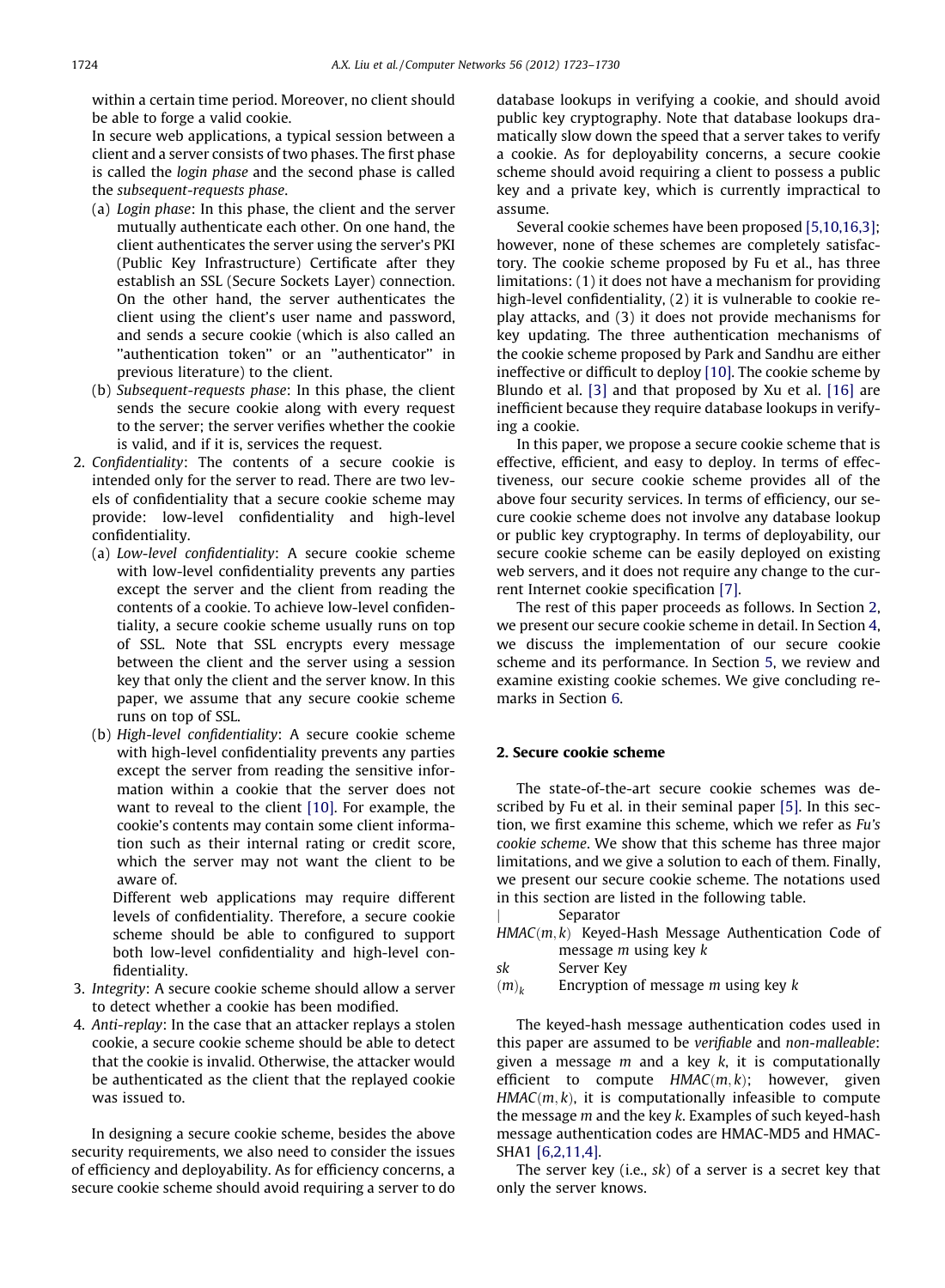# <span id="page-2-0"></span>2.1. Fu's cookie scheme

Fu's cookie scheme is shown in Fig. 1.

In this cookie scheme, a secure cookie that is issued by a server to a client consists of the following four subfields within the cookie value field of the HTTP cookie specification.

- 1. User Name: The value of this field uniquely identifies a user.
- 2. Expiration Time: The value of this field indicates when this cookie will expire and the server should reject it from a client. The granularity of this value needs to be small enough for the server to distinguish the time difference of any two cookies.
- 3. Data: The value of this field can be anything that the server wants to remember for the client when the cookie is created. The state information, such as the contents of an online shopping cart or the entry of the state table for the client on the web server, of the communication between the client and the server is usually stored in this field.
- 4. Keyed-Hash Message Authentication Code (HMAC): The value of this field is the keyed-hash message authentication code of the above three fields using the server key.

Note that separator  $|$  can be implemented in many ways as long as we can parse each field correctly. One way is to use a character that is not allowed to be used in any fields, if such a character exists, to be the separator. Another way is to prepend each field with a byte (or more) that indicates the length of the field. We should avoid implementing  $|$  as string concatenation because it may cause incorrect parsing.

Using Fu's cookie scheme as an example, we next examine the communication process between a client C and a server S.

- 1. Client C initiates an SSL connection with server S. Client C authenticates server S using the PKI certificate of S. Note that all subsequent messages between C and S are encrypted by the SSL session key.
- 2. Client C sends its user name and password to server S. Server S authenticates client C by searching a database that contains the user name and hashed password of every client. Up to now, client C and server S have mutual authenticated each other.
- 3. Server S creates a cookie according to Fig. 1, and sends this cookie back to client C.
- 4. In every subsequent HTTP request sent from C to S, this cookie is attached. Whenever S receives an HTTP request together with a cookie, S verifies the cookie by the following two steps:

user name expiration time data  $|HMAC|$  user name expiration time data, sk)

Fig. 1. Fu's cookie scheme. Server.

- (a) Verify expiration time: Server S checks whether the cookie has expired by examining the cookie's expiration time and the server's current time.
- (b) Verify keyed-hash message authentication code: Server S checks whether the cookie has been modified by recomputing the keyed-hash message authentication code for the cookie. If the result matches the keyed-hash message authentication code in the cookie, then server S believes that the cookie is indeed created by S.

If the cookie passes both verifications, server S services the HTTP request. Otherwise, server S denies the HTTP request and asks client C to send its user name and password again.

Fu's cookie scheme has three major security limitations. First, it does not have a mechanism for providing highlevel confidentiality. Second, it is vulnerable to cookie replay attacks. Third, it does not provide mechanisms for key updating. Next, we detail these three limitations and give an efficient and secure solution to each of them.

#### 2.2. Limitation I: cookie confidentiality

We have discussed that some web applications need high-level confidentiality for their cookies. To provide high-level confidentiality, a secure cookie scheme should encrypt the data field of each cookie. Now the question is this: which key should a server use for this encryption?.

Fu's scheme does not provide an answer to this question. There is only one key involved in Fu's scheme, namely the server key. One straightforward solution is to use this server key to encrypt the data field of every cookie; however, this solution is not secure. An attacker can register as a legitimate client with a server and then gather a large number of cookies issued by the server. If the data fields of all of these cookies are encrypted by the same server key, the attacker could possibly discover this key using cryptanalysis. Although such cryptanalysis is hard, it is prudent to avoid any such possibility.

The cookie scheme proposed by Xu et al. [\[16\]](#page-7-0) manages cookie specific encryption keys as follows. A server maintains a database that stores the user name and the encryption key of every client. When a server creates a cookie for a client, the server generates a new random key for encrypting the cookie and replaces the old encryption key associated with the client in the database with this new key. When a server receives an encrypted cookie from a client, the server uses the user name of the client to search in the database for the corresponding encryption key. This solution has two major disadvantages. First, it is highly inefficient because of the overhead of database lookups. Second, when the old encryption key of a client is deleted, all the cookies that are encrypted by the old encryption key become invalid. This could be very destructive. A client may attach the same encrypted cookie to more than one request to a server. The server may create a new cookie and a new encryption key for the client after the server receives the first request, which results all the other requests with the same cookie being denied by the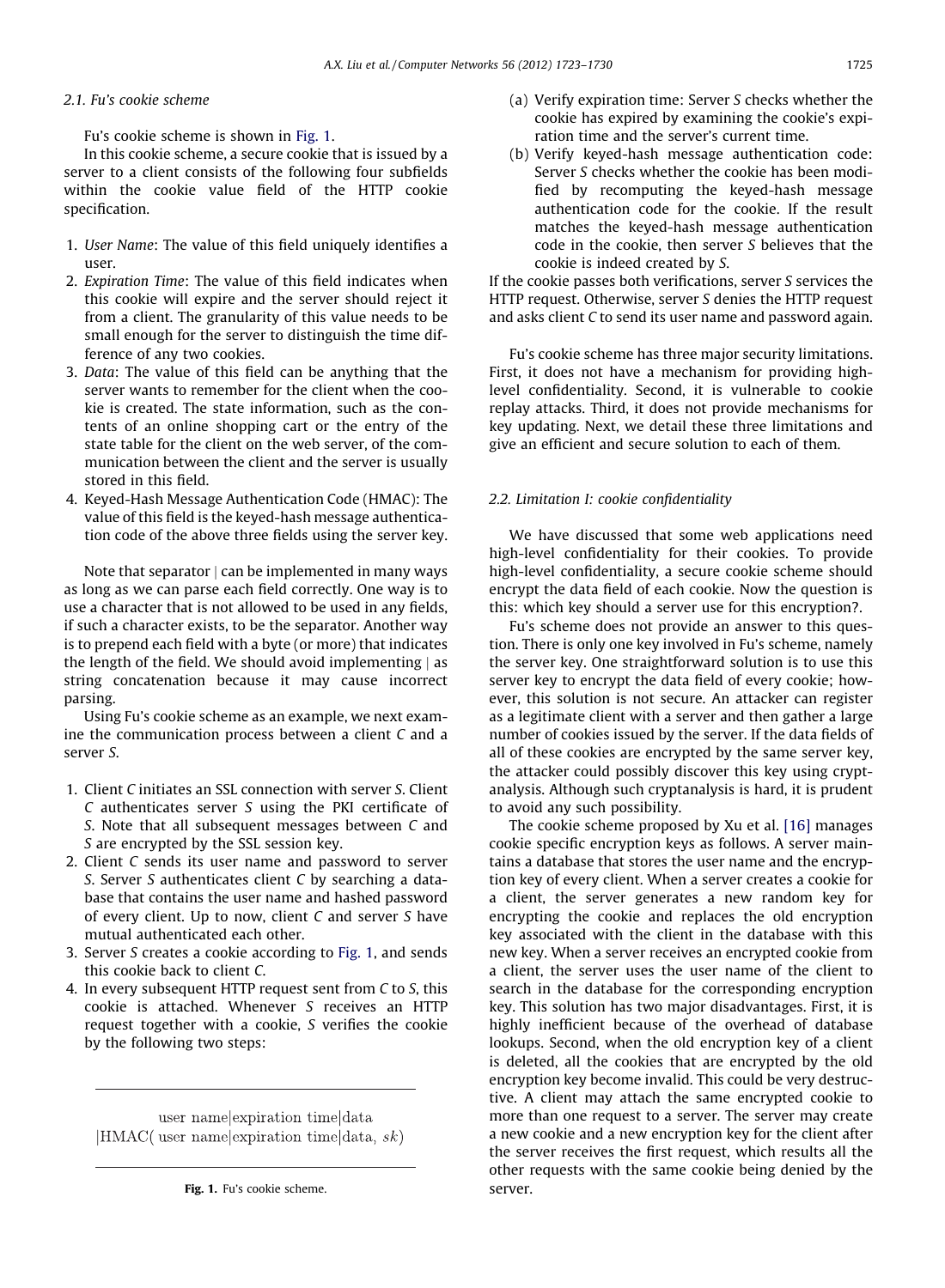The cookie scheme proposed by Park and Sandhu manages cookie specific encryption keys in a different way: when a server creates a cookie of high-level confidentiality, the server generates a random key, encrypts the key with the server's public key, and stores the encrypted key in the cookie itself rather than a database on the server side [\[10\]](#page-7-0). The downside of this solution is the verification of every cookie involves public key cryptography, which makes the cookie scheme complex and inefficient.

Our solution to this problem is simple and efficient. We propose to use HMAC (user namejexpiration time, sk) as the encryption key. This solution has the following three good properties. First, the encryption key is unique for each different cookie because of the user name and expiration time. Note that whenever a new cookie is created, a new expiration time is included in the cookie. Second, the encryption key is unforgeable because the server key is kept secret. Third, the encryption key of each cookie does not require any storage on the server side or within the cookie, rather, it is computed by a server dynamically.

# 2.3. Limitation II: replay attacks

Fu's cookie scheme is vulnerable to replay attacks, which could be launched in the following two steps. The first step is to steal a cookie that a server issued to another client. An attacker may have several ways to steal a cookie from someone else. For example, if a client stores a cookie in their hard disk, an attacker may steal it using Trojans, worms, or viruses. In the second step of a replay attack, the attacker initiates an SSL connection with the server and replays a stolen cookie that has not yet expired. Consequently, the server incorrectly authenticates the attacker as the spoofed client, and allows the attacker to access the spoofed client's account.

To counter replay attacks, we propose to add the SSL session ID into the keyed-hash message authentication code of a cookie, i.e., to use HMAC (user namejexpiration namejdatajession ID, sk) as the keyed-hash message authentication code of each cookie. SSL session ID is a random number generated by the server to identify a session with a client. By including SSL session ID in the keyed-hash message authentication code of a cookie, the cookie becomes session specific. Even if an attacker steals a cookie, he cannot successfully replay it because the SSL session ID that the server creates for the attacker is different from the SSL session ID that the server creates for the victim client.

In the preliminary version of this protocol, we proposed to add SSL session key into the keyed-hash message authentication code of a cookie [\[8\].](#page-7-0) There are two main advantages to use SSL session IDs, instead of SSL session keys. First, using SSL session IDs leads to one client authentication per SSL session while using SSL session keys leads to one client authentication per SSL connection. Note that one SSL session corresponds to multiple SSL connections and one SSL connection corresponds to one SSL session. In SSL, a session is used to describe an ongoing relationship between a client and a server. A server allows a client to have multiple connections based on the same SSL session. The session ID is a random number generated by the server

to uniquely identify a session with a client and it is sent to the client in the SSL handshake protocol. Second, in terms of implementation effort, SSL session IDs are easier to obtain than SSL session keys. There are built in functions in many web programming languages to obtain SSL session IDs. For example, in javex.net.ssl package, the function getID () returns the SSL session ID. In SSL, a session, identified by a session ID, is relatively long-lived and it can drive many connections between the client and the server. Servers can expire or preserve client sessions at will within a server-defined timeout period.

To our best knowledge, except the preliminary version of this paper, neither the cookie schemes proposed in prior literature (such as Fu's scheme [\[5\]](#page-7-0)) nor the cookie schemes used in industry (such as Microsoft ASP.NET authentication scheme [\[9\]](#page-7-0)) uses SSL session information in forming cookies.

#### 2.4. Limitation III: key updating

Using Fu's cookie scheme, a server uses the same server key in computing the HMAC of every cookie. This server key needs to be periodically changed due to the potential of attackers obtaining the server key by volume attacks or bruthe force key attacks, as stated by Fu et al. [\[5\]](#page-7-0). However, periodically changing the server key is problematic. Each time the server key is changed, the server needs to use both the original key and the new key to verify cookies for a certain period. Let t denote the time that the server key is changed from k to k', and  $\Delta$  denote the largest expiration time that the server has issued for a cookie before time t. Thus, in the time interval  $[t, t + \Delta]$ , the server may receive legitimate cookies that are created using either the old key  $k$  or the new key  $k'$ ; therefore, if the cookie has not expired and the cookie failed to be verified by the new key  $k'$ , the server has to use the old key  $k$  to verify the cookie. Clearly, verifying cookies twice using two different keys is inefficient.

In our cookie scheme, we propose to use the encryption key, namely HMAC (user namejexpiration time, sk), as the key in computing the keyed-hash message authentication code of each cookie. This solution has the following three good properties. First, as discussed in Section 2.2, this key is unique for each new cookie because of the user name and expiration time. Second, this key is unforgeable because of the server key. Third, because this key is the same as the encryption, the computation of HMAC (user namejexpiration time, sk) only needs to be done once. Thus, our scheme essentially eliminates the need of updating the key for computing HMAC.

#### 2.5. Our secure cookie scheme

Our secure cookie scheme is shown in [Fig. 2](#page-4-0). Recall that  $(data)_k$  denotes the encryption of the data using key k, and sk denotes the server key of a server.

Note that all of the four fields of user name, expiration time,  $(data)_k$ , and HMAC (user name expiration time data) session ID,  $k$ ) are within the cookie value field of the HTTP cookie specification [\[7\]](#page-7-0). The two fields of user name and expiration time are in plain text because the server needs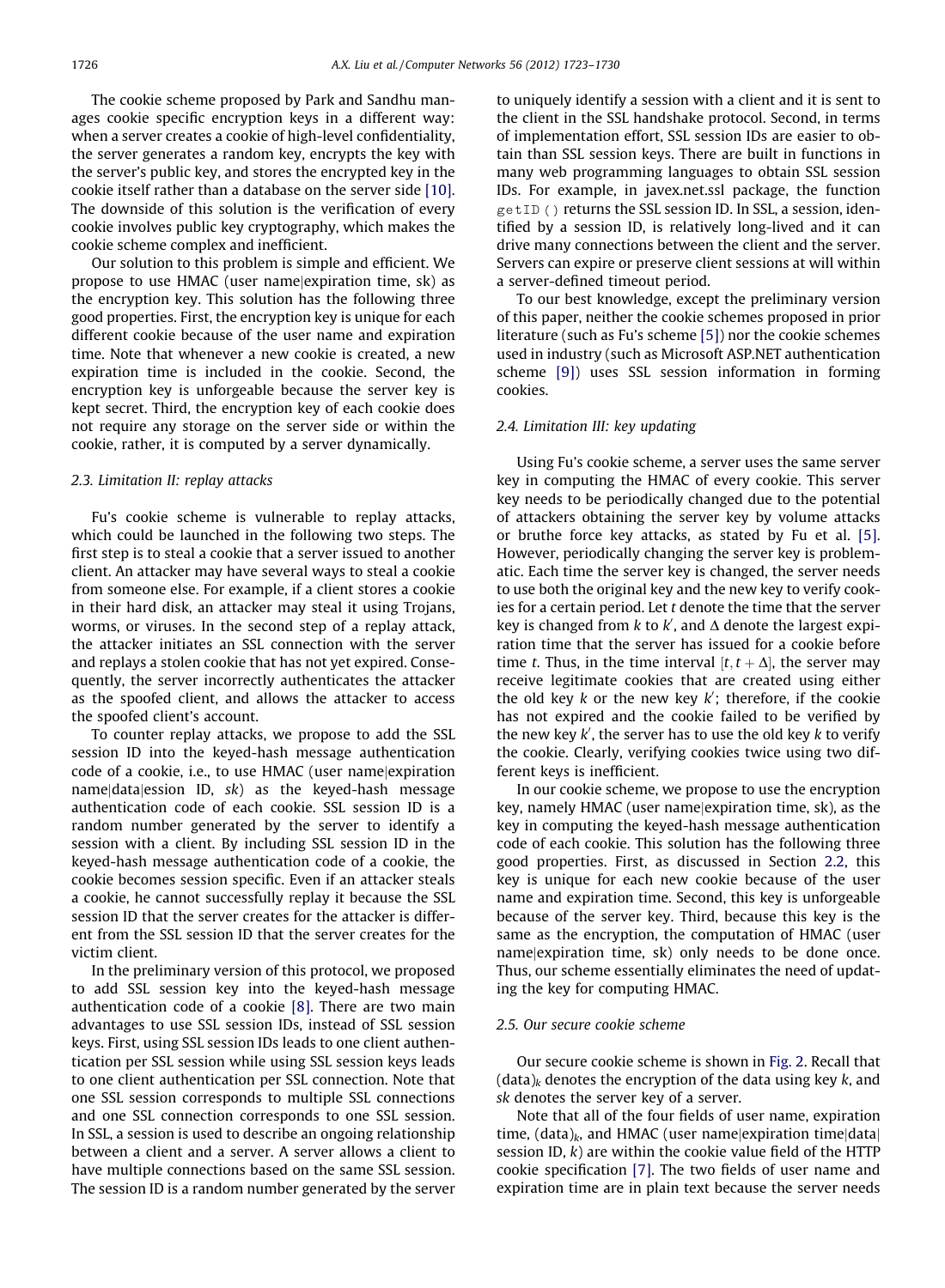<span id="page-4-0"></span>user namelexpiration timel( $data)_{k}$  $|HMAC|$  user namelexpiration time data session ID, k) where  $k = \text{HMAC}(\text{user name}|\text{expination time}, sk)$ 

Fig. 2. Our secure cookie scheme.

to use them to compute HMAC (user namejexpiration time, sk). Note that the field HMAC (user namejexpiration time|data|session ID,  $k$ ) is used by our scheme to provide authentication, integrity, and anti-replay.

Our secure cookie scheme can be configured to provide either high-level or low-level confidentiality. The one shown in Fig. 2 provides high-level confidentiality. If low-level cookie confidentiality is desired, one can simply leave the data field unencrypted, i.e., replace  $(data)_k$  by the data in plain text.

The process for verifying a cookie created using our scheme is shown in Figs. 3 and 4. Note that if FALSE is returned, the cookie is deemed invalid and the client must login in again using their user name and password.

#### 2.6. Security analysis

Next, we prove that our cookie scheme is secure. First, our cookie scheme achieves authentication. A cookie created using our scheme can be used as an authentication token because no one can forge a cookie without knowing the server key sk, which is only known to the server. Note that HMAC is a one-way collision resistant hash function. Second, our cookie scheme achieves high-level confidentiality. No one can obtain the key k for decrypting  $(data)_k$ without knowing the server key sk. Third, our cookie scheme is secure against replaying attacks. Even an attacker steals a cookie, the attacker cannot establish an SSL session with the same SSL session ID with the server because

user namelexpiration time  $|HMAC|$  user name expiration time, k) where  $k = \text{HMAC}(\text{user name}|\text{expitation time}, sk)$ 

Fig. 4. Our secure cookie scheme adopted by Wordpress.

each SSL session ID is uniquely generated by a server; thus, the stolen cookie in one SSL session is invalid in another SSL session as the session IDs are different. Fourth, for the user who receives a cookie from a server, from the hash HMAC (user namelexpiration timeldatalsession ID,  $k$ ), they cannot infer any information about the data and the server key k because HMAC is a one-way collision resistant hash function. In other words, the user will not be able to choose a user name and even data that will allow them to infer the server key k. Note that SSL session ID is sent in clear and there is no need to keep it confidential. Last, our cookie scheme is secure against volume attacks because the data encryption key is used only in one SSL session.

#### 2.7. User experience

There is always tension and tradeoff between security and user experience. Using our cookie scheme with SSL session IDs embedded, if a user closes their web browser and later opens their web browser to access the same web site, the cookie will be invalid due to the change of SSL session IDs and the user needs to be authenticated with their credentials again. In fact currently for many secure web sites, such as Chase.com, if a user closes their web browser and even immediately later opens their web browser to access the same web site, the user needs to be authenticated with their credentials again. Also, using our cookie scheme with SSL session IDs embedded,

**Cookie Verification** Input : A cookie Output: TRUE if the cookie is valid; FALSE otherwise

- 1. Compare the cookie's expiration time and the server's current time. If the cookie has expired, then return FALSE.
- 2. Compute the encryption key as follows:  $k =$ HMAC(user name expiration time, sk)
- 3. Decrypt the encrypted data using  $k$ .
- 4. Compute HMAC(user name expiration time data session ID,  $k$ ), and compare it with the keyed-hash message authentication code of the cookie. If they match, then return TRUE; otherwise return FALSE.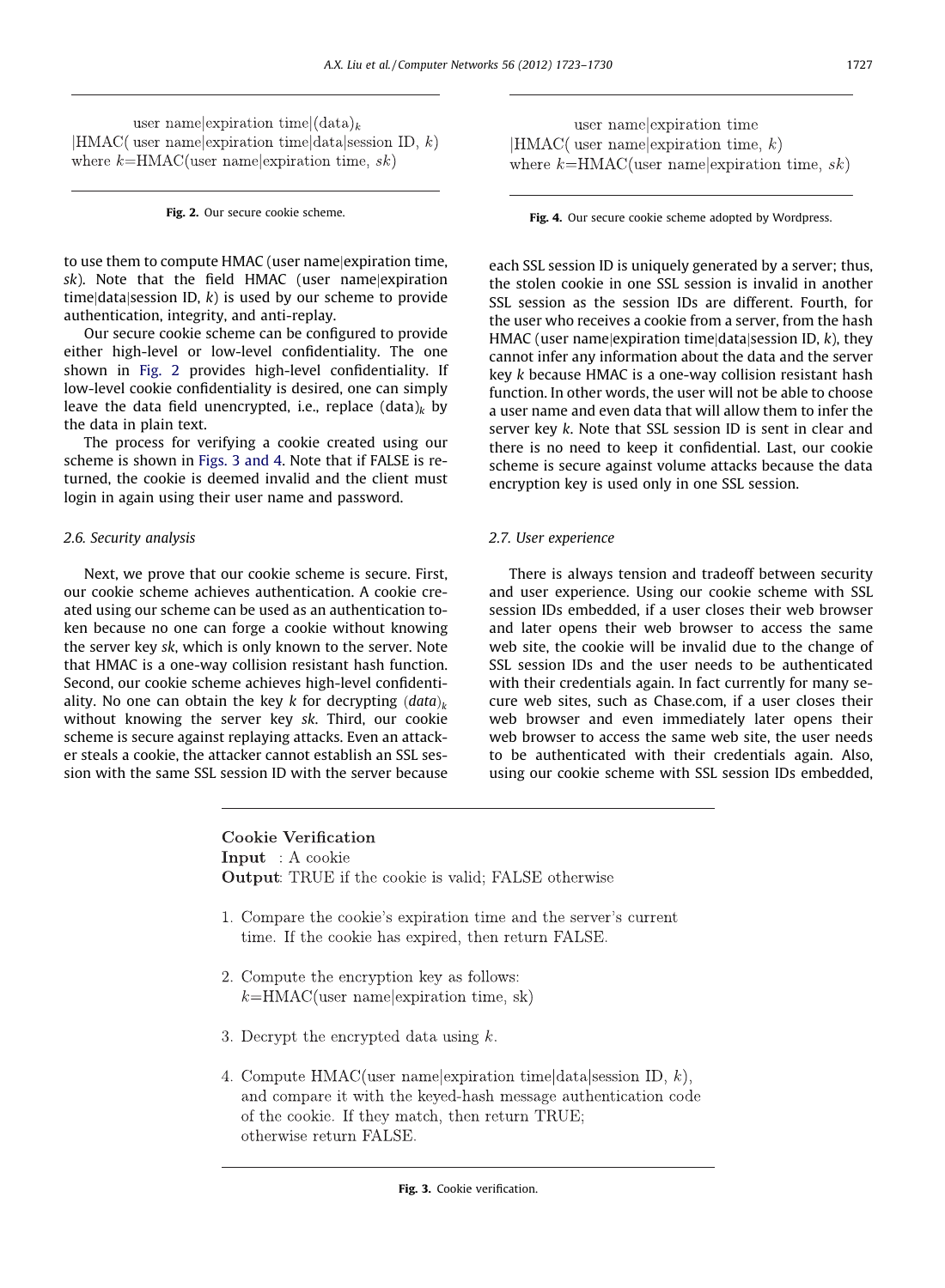when the server expires the SSL session, the user needs to be authenticated with their credentials again because the cookie becomes invalid. Nevertheless, for web applications that such user experience is undesirable, we can exclude the SSL session ID from our cookie scheme, although this sacrifices security to a certain degree.

### 3. Wordpress usage

Our secure cookie protocol has been used by Wordpress since version 2.4 [\[12\].](#page-7-0) Wordpress is a widely used open source content management system [\[15\].](#page-7-0) It is the largest self-hosted blogging tool in the world and it has been used on millions of sites and seen by tens of millions of people every day. Since version 2.4, Wordpress adopted our cookie scheme as follows:

Wordpress made two modifications to our secure cookie scheme. First, Wordpress eliminates data in their cookie scheme. This is because they only use cookies for authentication. They do not use cookies to track states. Second, Wordpress did not incorporate an SSL session ID (or key) in computing the HMAC. This is because Wordpress installations mostly run on non-SSL hosts [\[13\]](#page-7-0).

#### 4. Implementation and performance evaluation

In this section, we discuss the implementation and performance evaluation of our secure cookie scheme.

# 4.1. Implementation details

To evaluate the performance of our secure cookie scheme, we implemented the following five schemes in PHP:

- 1. The insecure cookie scheme: In this scheme, no cookie has any message authentication code or has any encryption, i.e., each cookie contains only the following three fields in plain text: user name, expiration time, and data. The purpose of implementing this is to provide a baseline for performance comparison.
- 2. Fu's cookie scheme with low-level confidentiality: The scheme has been seen in [Fig. 1.](#page-2-0)
- 3. Our cookie scheme with low-level confidentiality: This scheme is basically the one in [Fig. 2](#page-4-0) except that the field  $(data)_k$  is replaced by plain text (data).
- 4. Fu's cookie scheme with high-level confidentiality: Since Fu's cookie scheme does not provide high-level confidentiality, for performance evaluation purposes, we assume that the data field of a cookie is encrypted by the server key, although this is not a good idea in preventing the server key from being cracked, as we have discussed previously.
- 5. Our cookie scheme with high-level confidentiality: This scheme has been seen in [Fig. 2.](#page-4-0)

Here we discuss some details of the implementation of the above cookie schemes. We use HMAC-SHA1 (in the Crypt\_HMAC package of the PEAR PHP library) as the keyed-hash message authentication code function. We use the Rijndael-256 algorithm (in the mcrypt library) through ECB (Electronic Code Book) mode as the encryption algorithm. The server key consists of 256 bits.

#### 4.2. Performance evaluation

The goal of our performance evaluation is to compare the performance of our cookie scheme with other cookie schemes on both the client and server sides. Our test environment consists of a medium-loaded commercial web server, which uses a 2.4 GHz Celeron processor, 512 MB RAM, and runs Microsoft Windows 2003 Standard Edition, IIS 6.0, PHP 4.3.10 and MySQL 3.23; and a client, which uses a 2.8 GHz Pentium 4, 512 MB RAM, and runs Red Hat 3.0. The server and the client are connected by a dedicated Gigabit link with a 0.9 ms round-trip time.

We run each of the five cookie schemes over SSL connections between the client and the server. For each scheme, the client makes 10,000 successive requests to the server, where each request has an attached cookie. We measure the performance on both the client side and the server side.

#### 4.3. Client side performance

On the client side, we measure the average latency from when a request (with a cookie) is sent out to when a response (with a new cookie) is received. In our implementations, the server creates a new cookie after it receives a valid cookie. In other words, the client side latency that we measured consists of:

- 1. the time for transferring a request with a cookie from the client to the server, and
- 2. the time for the server to verify the cookie in the request, and
- 3. the time for the server to create a new cookie, and
- 4. the time for transferring a response with a new cookie from the server to the client.

The overall size of each request including HTTP headers is on average 1 KB. The experimental results for the client side performance are shown in [Fig. 5](#page-6-0).

From the data in [Fig. 5](#page-6-0), we can see that the performance of our secure cookie scheme is very close to that of Fu's cookie scheme, while our secure cookie scheme provides much better security.

#### 4.4. Server side performance

On the server side, we measure the average processing time for verifying a cookie (that was sent along a request from the client to the server) and creating a new cookie (that will be sent along a response from the server to the client).

Similarly, the overall size of each request including HTTP headers is on average 1 KB. The experimental results for the server side performance are shown in [Fig. 5.](#page-6-0)

Similarly, from the data in [Fig. 6](#page-6-0), we can see that the performance of our secure cookie scheme is very close to that of Fu's cookie scheme.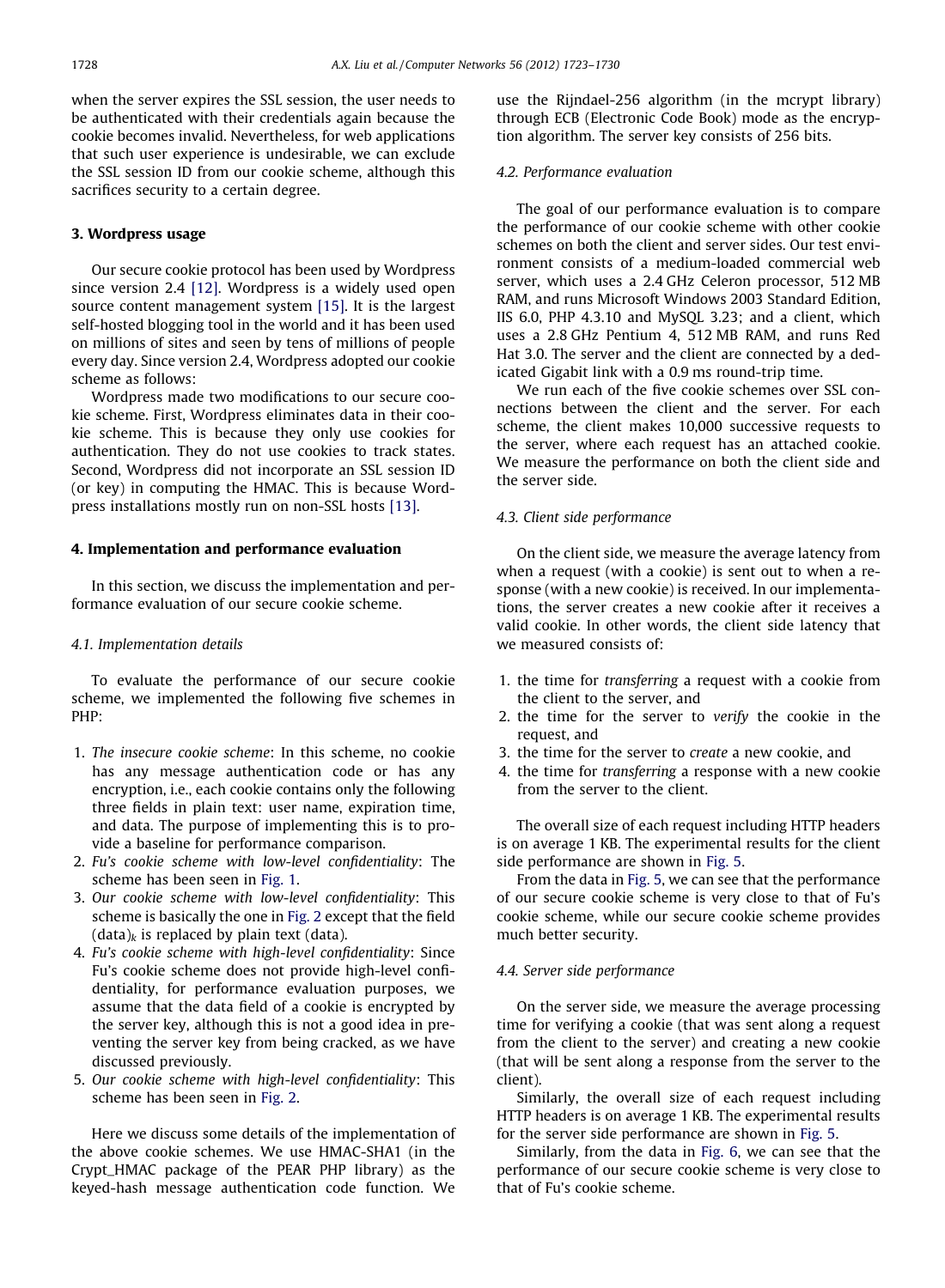<span id="page-6-0"></span>

Fig. 5. Client side performance comparison.



Fig. 6. Server side performance comparison.

#### 5. Related work

In this section, we examine previous secure cookie schemes and compare them with our secure cookie scheme.

Fu et al. investigated several home-brew cookie schemes and demonstrated their vulnerabilities, leading to Fu's more secure cookie scheme [\[5\]](#page-7-0). As discussed in Section 2, Fu's cookie scheme has three major limitations. First, it does not have a mechanism for providing highlevel confidentiality. Second, it is vulnerable to cookie replay attacks. Third, it does not provide mechanisms for key updating.

Park and Sandhu proposed a cookie scheme that uses a set of inter-dependent cookies such as a name cookie, a life cookie, a password cookie, a seal cookie, etc. [\[10\].](#page-7-0) As discussed in Section 2.2, the mechanism for providing confidentiality in this scheme is inefficient. Next, we examine the following three authentication mechanisms proposed by Park and Sandhu [\[10\]](#page-7-0): address-based authentication, password-based authentication, and digital-signaturebased authentication. Using address-based authentication, each cookie set has an IP cookie that contains the IP address of the client. A server authenticates a received cookie set by verifying whether the cookie set is from the IP address in the IP cookie. This authentication mechanism has three problems. First, it is vulnerable to IP spoofing. Second, a client's IP address may be dynamically changing. Third, a client may use a NAT (Network Address Translator) or a proxy server and therefore may share the same (global) IP address with other clients in the same domain. Using the password-based authentication, each cookie set has a password cookie that contains the message digest of the client's password. A server authenticates a received cookie set by verifying whether the value of the password cookie is correct, which requires database lookups. Using the digital-signature-based authentication, each time a client wants to make an HTTP request to a server, the client first generates a signature cookie that contains a time stamp and the client's signature of the time stamp. Secondly, the client sends the HTTP request together with the cookie set issued by the server to the client and the signature cookie created by the client. The server authenticates a received cookie set by verifying the signature cookie. This authentication mechanism is difficult to deploy because it assumes every client has a public key and a private key. Moreover, this authentication mechanism is expensive because it requires both database lookups (for a client's public key) and public key cryptography.

Xu et al. presented a cookie scheme that is used by a server to store the credit card information of every client [\[16\]](#page-7-0). As discussed in Section 2.2, this scheme could not correctly verify multiple simultaneous requests with the same cookie. In addition, this scheme is inefficient because of the overhead of database lookups and updates for verifying each cookie.

Blundo et al. proposed a web authentication scheme that uses encrypted cookies [\[3\].](#page-7-0) A downside of this cookie scheme is that it requires a server to do database lookups in verifying every received cookie.

We have presented a preliminary version of our secure cookie scheme [\[8\]](#page-7-0). However, Wordpress usage and the experimental results on the server side was not presented in [\[8\].](#page-7-0)

Akhawe et al. recently proposed a formal model of web security based on an abstraction of the web platform and use this model to analyze the security of several sample web mechanisms and applications including those that use cookies [\[1\].](#page-7-0)

Tappenden and Miller proposed an EBNF grammatical definition and a three-tiered testing strategy for web cookies [\[14\]](#page-7-0).

Yue et al. proposed a system that can automatically validate the usefulness of cookies from a Web site and set the cookie usage permission on behalf of users [\[17\].](#page-7-0) This system helps users achieve the maximumbenefit brought by cookies, while minimizing the possible privacy and security risks.